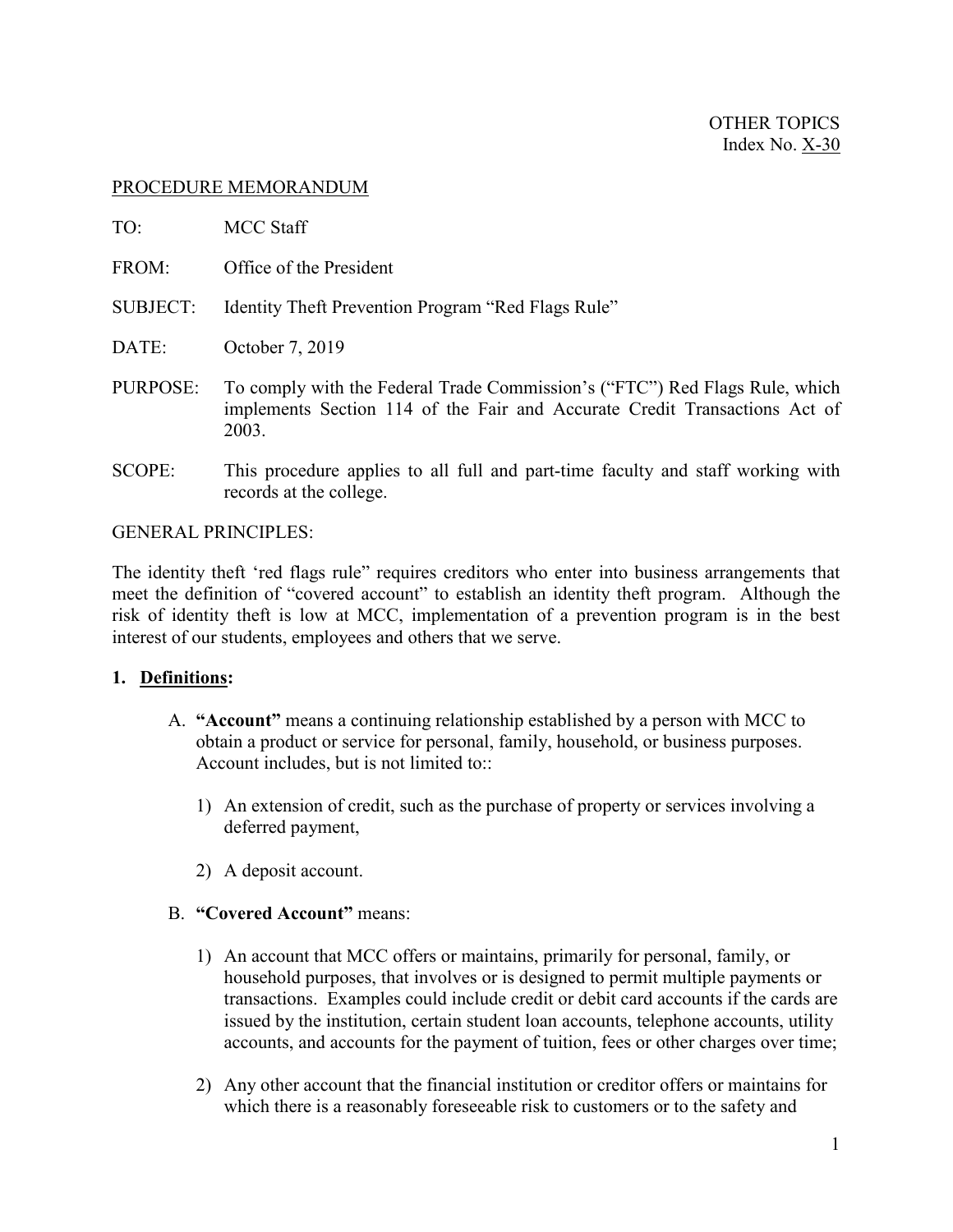soundness of the financial institution or creditor from identity theft, including financial, operational, compliance, reputation, or litigation risks.

- C. **"Customer"** means a person that has a covered account with MCC.
- D. **"Identity Theft"** means a fraud committed or attempted using the identifying information of another person without authority.
- E. **"Identifying Information"** means any name or number that may be used, alone or in conjunction with any other information, to identify a specific person, including any
	- 1) Name, social security number, date of birth, official State or government issued driver's license or identification number, alien registration number, government passport number, employer or taxpayer identification;
	- 2) Unique biometric data, such as fingerprint, voice print, retina or iris image, or other unique physical representation;
	- 3) Unique electronic identification number, address, or routing code;
	- 4) Telecommunication identifying information or access device (as defined in 18 USC 1029(e).
- F. **"Red Flag"** means a pattern, practice, or specific activity that indicates the possible existence of identity theft.
- G. **"Service Provider"** means a person who provides a service directly to MCC.

### **2. Fulfilling Requirements of the Red Flags Rule**

Under the Red Flags Rule, the College is required to establish an "Identity Theft Prevention Program" tailored to its size, complexity and the nature of its operation. Each program must contain reasonable policies and procedures to:

- A. Identify relevant Red Flags for new and existing covered accounts and incorporate those Red Flags into the Program;
- B. Detect Red Flags that have been incorporated into the Program;
- C. Respond appropriately to any Red Flags that are detected to prevent and mitigate Identity Theft;
- D. Ensure the Program is updated periodically to reflect changes in risks to students or to the safety and soundness of the student from Identity Theft.

### **3. Identification of Red Flags**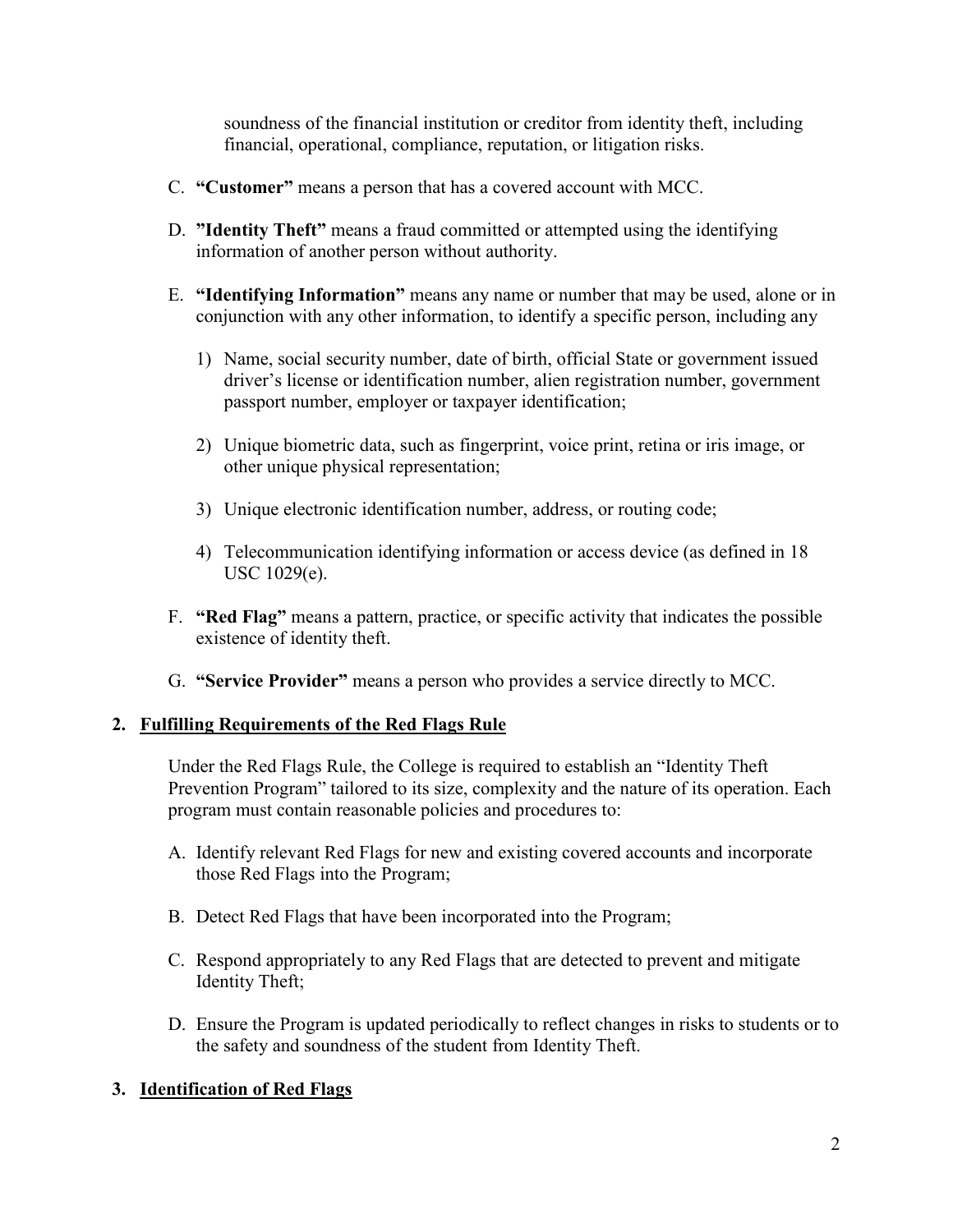In order to identify relevant Red Flags, MCC considers the types of accounts that it offers and maintains, methods it provides to open its accounts, methods it provides to access its accounts, and its previous experiences with Identity Theft. MCC identifies the following Red Flags in each of the listed categories:

## **A. Notifications and Warnings from Credit Reporting Agencies Red Flags**

- 1) Report of fraud accompanying a credit report;
- 2) Notice or report from a credit agency of a credit freeze on an applicant;
- 3) Notice or report from a credit agency of an active duty alert for an applicant;
- 4) Receipt of a notice of address discrepancy in response to a credit report request;
- 5) Indication from a credit report of activity that is inconsistent with an applicant's usual pattern or activity.

# **B. Suspicious Documents Red Flags**

- 1) Identification documents or cards that appear to be forged, altered or inauthentic;
- 2) Identification documents or cards on which a person's photograph or physical description is not consistent with the person presenting the document;
- 3) Other documents with information that is not consistent with existing student information;
- 4) Applications for service that appear to have been altered or forged.

# **C. Suspicious Personal Identifying Information Red Flags**

- 1) Identifying information presented that is inconsistent with other information the student provides (example: inconsistent birth dates);
- 2) Identifying information presented that is inconsistent with other sources of information (for instance, an address not matching an address on a loan application);
- 3) Identifying information presented that is the same as information shown on other applications that were found to be fraudulent;
- 4) Identifying information presented that is consistent with fraudulent activity (such as an invalid phone number or fictitious billing address);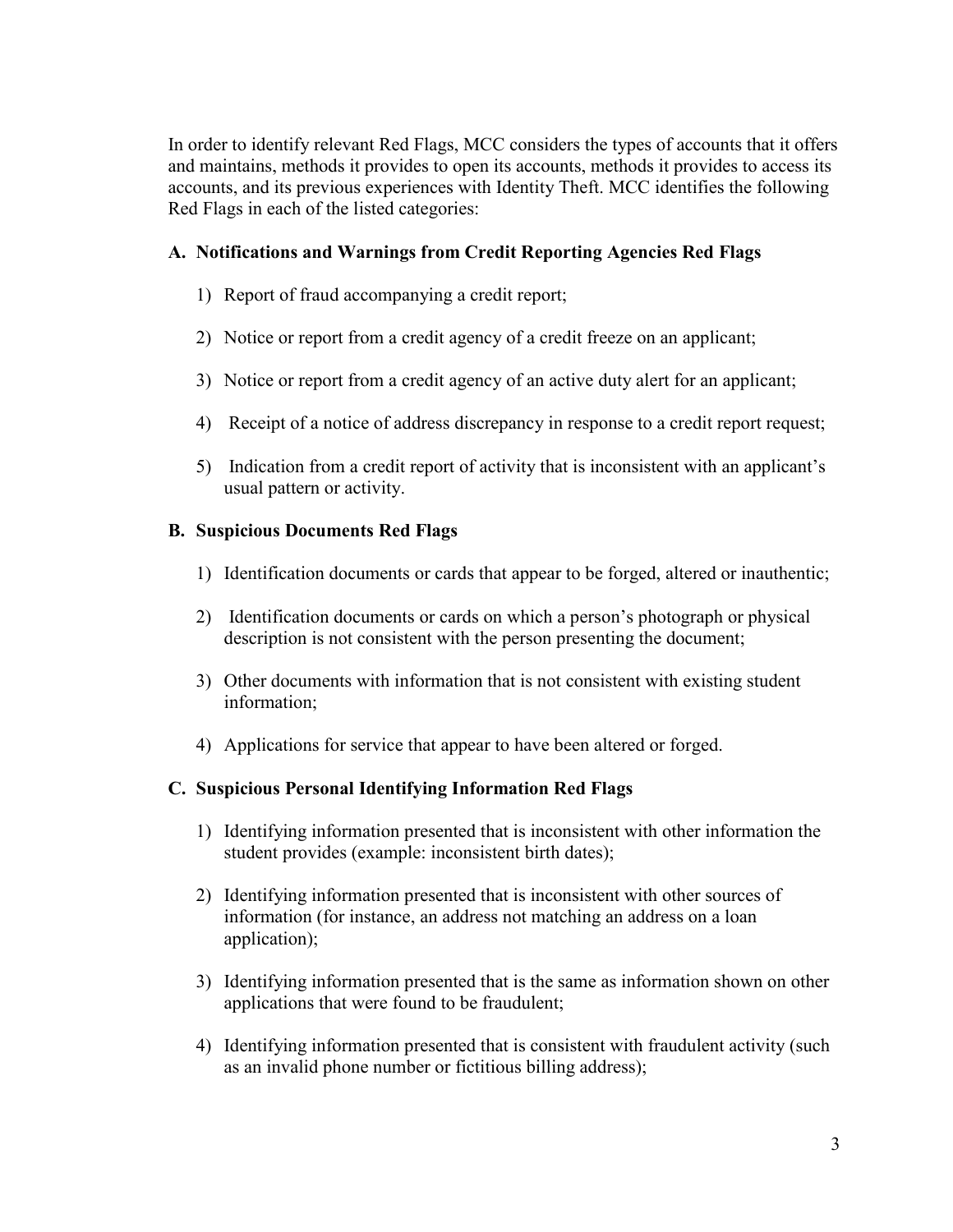- 5) Social security number presented that is the same as one given by another student;
- 6) An address or phone number presented that is the same as that of another person;
- 7) A person fails to provide complete personal identifying information on an application when reminded to do so;
- 8) A person's identifying information is not consistent with the information that is on file for the student.

### **D. Suspicious Covered Account Activity or Unusual Use of Account Red Flags**

- 1) Change of address for an account followed by a request to change the student's name;
- 2) Payments stop on an otherwise consistently up-to-date account;
- 3) Account used in a way that is not consistent with prior use;
- 4) Mail sent to the student is repeatedly returned as undeliverable;
- 5) Notice to MCC that a student is not receiving mail sent by MCC;
- 6) Notice to MCC that an account has unauthorized activity;
- 7) Breach in MCC's computer system security;
- 8) Unauthorized access to or use of student account information.

### **E. Alerts from Others Red Flag**

1) Notice to MCC from a student, Identity Theft victim, law enforcement or other person that MCC has opened or is maintaining a fraudulent account for a person engaged in Identity Theft.

### **4. Detecting Red Flags**

### **A. Student Enrollment**

In order to detect any of the Red Flags identified above associated with the enrollment of a student, MCC personnel will take the following steps to obtain and verify the identity of the person opening the account:

1) Require certain identifying information such as name, date of birth, academic records, home address or other identification;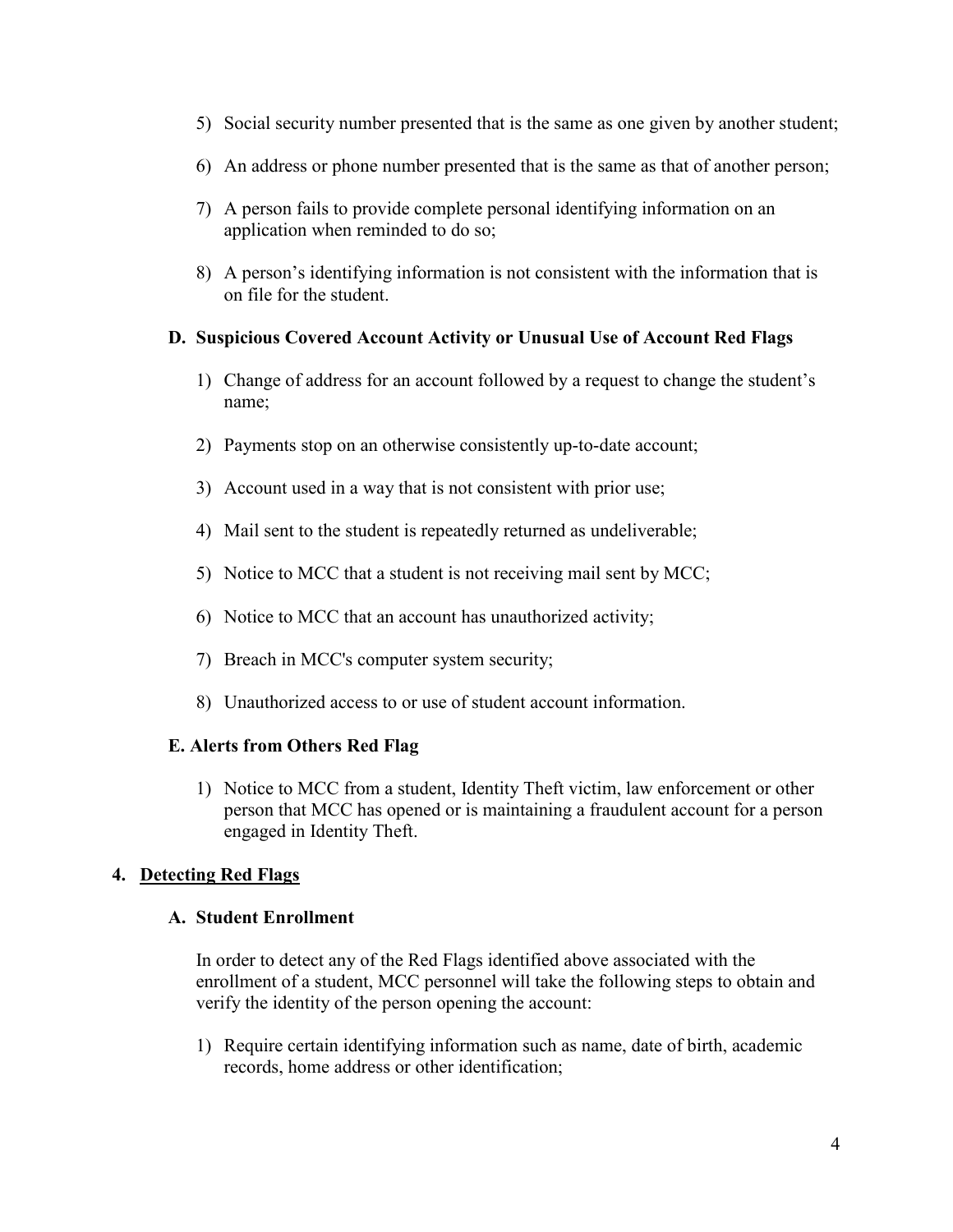2) Verify the student's identity at time of issuance of student identification card (review of driver's license or other government-issued photo identification).

### **B. Existing Accounts**

In order to detect any of the Red Flags identified above for an existing Covered Account, MCC personnel will take the following steps to monitor transactions on an account:

- 1) Verify the identification of students if they request information (in person, via telephone, via facsimile, via email);
- 2) Verify the validity of requests to change billing addresses by mail or email and provide the student a reasonable means of promptly reporting incorrect billing address changes;
- 3) Verify changes in banking information given for billing and payment purposes.

### **C. Consumer ("Credit") Report Requests**

In order to detect any of the Red Flags identified above for an employment or volunteer position for which a credit or background report is sought, MCC personnel will take the following steps to assist in identifying address discrepancies:

- 1) Require written verification from any applicant that the address provided by the applicant is accurate at the time the request for the credit report is made to the consumer reporting agency;
- 2) In the event that notice of an address discrepancy is received, verify that the credit report pertains to the applicant for whom the requested report was made and report to the consumer reporting agency an address for the applicant that MCC has reasonably confirmed is accurate.

### **5. Preventing and Mitigating Identify Theft**

In the event MCC personnel detect any identified Red Flags, such personnel shall take one or more of the following steps, depending on the degree of risk posed by the Red Flag:

### **A. Prevent and Mitigate**

- 1) Continue to monitor a Covered Account for evidence of Identity Theft;
- 2) Contact the student or applicant (for which a credit report was run);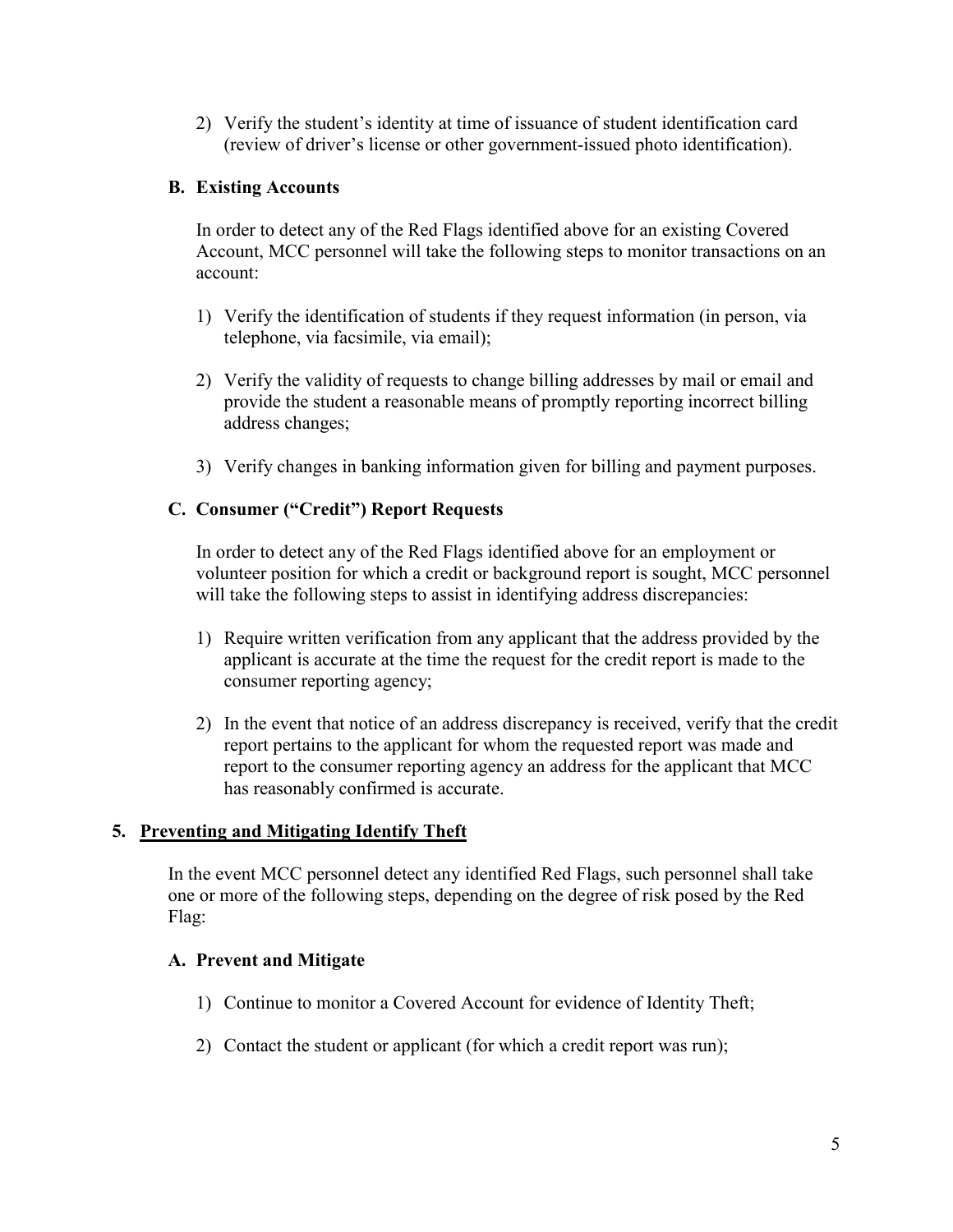- 3) Change any passwords or other security devices that permit access to Covered Accounts;
- 4) Not open a new Covered Account;
- 5) Provide the student with a new student identification number;
- 6) Notify the Program Administrator for determination of the appropriate step(s) to take;
- 7) Notify law enforcement;
- 8) File or assist in filing a Suspicious Activities Report ("SAR");
- 9) Determine that no response is warranted under the particular circumstances.

#### **B. Protect Student Identifying Information**

In order to further prevent the likelihood of Identity Theft occurring with respect to Covered Accounts, MCC will take the following steps with respect to its internal operating procedures to protect student identifying information:

- 1) Ensure that its website is secure or provide clear notice that the website is not secure;
- 2) Ensure complete and secure destruction of paper documents and computer files containing student account information when a decision has been made to no longer maintain such information;
- 3) Ensure that office computers with access to Covered Account information are password protected;
- 4) Avoid use of social security numbers;
- 5) Ensure computer virus protection is up to date;
- 6) Require and keep only the kinds of student information that are necessary for MCC purposes.

### **6. Program Administration**

#### **A. Oversight**

Responsibility for developing, implementing and updating this Program lies with an Identity Theft Committee ("Committee") for MCC. The Committee is headed by a Program Administrator who may be the President of MCC or his or her appointee.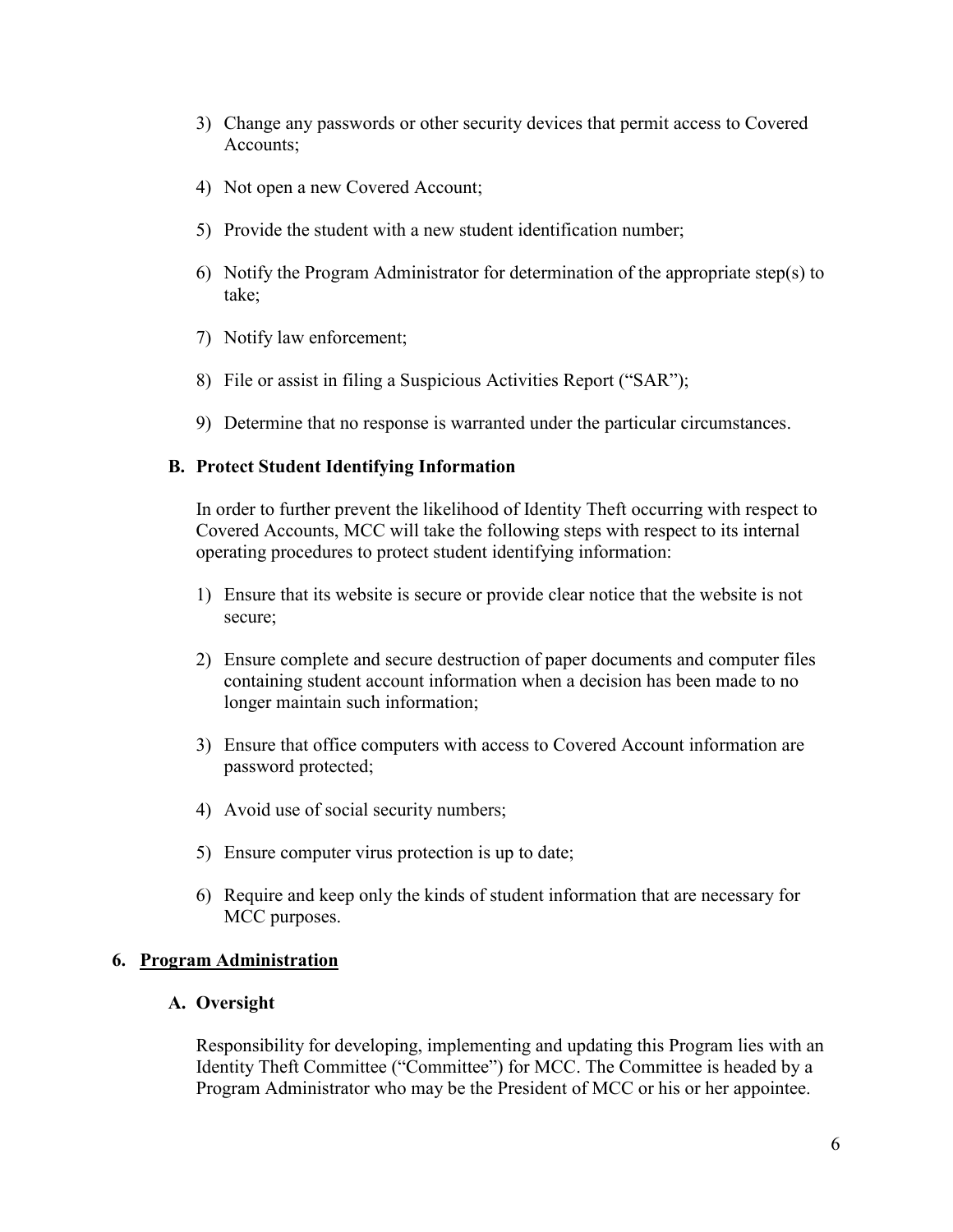Two or more other individuals appointed by the President of MCC or the Program Administrator comprise the remainder of the committee membership. The Program Administrator will be responsible for ensuring appropriate training of MCC staff on the Program, for reviewing any staff reports regarding the detection of Red Flags and the steps for preventing and mitigating Identity Theft, determining which steps of prevention and mitigation should be taken in particular circumstances and considering periodic changes to the Program.

#### **B. Staff Training and Reports**

MCC staff responsible for implementing the Program shall be trained either by or under the direction of the Program Administrator in the detection of Red Flags and the responsive steps to be taken when a Red Flag is detected. MCC staff shall be trained, as necessary, to effectively implement the Program. MCC employees are expected to notify the Program Administrator once they become aware of an incident of Identity Theft or of MCC's failure to comply with this Program. At least annually or as otherwise requested by the Program Administrator, MCC staff responsible for development, implementation, and administration of the Program shall report to the Program Administrator on compliance with this Program. The report should address such issues as effectiveness of the policies and procedures in addressing the risk of identity theft in connection with the opening and maintenance of Covered Accounts, service provider arrangements, significant incidents involving identity theft and management's response, and recommendations for changes to the Program.

#### **C. Service Provider Arrangements**

In the event MCC engages a service provider to perform an activity in connection with one or more Covered Accounts, MCC will take the following steps to ensure the service provider performs its activity in accordance with reasonable policies and procedures designed to detect, prevent and mitigate the risk of Identity Theft.

- 1) Require, by contract, that service providers have such policies and procedures in place;
- 2) Require, by contract, that service providers review MCC's Program and report any Red Flags to the Program Administrator or MCC employee with primary oversight of the service provider relationship.

#### **D. Non-disclosure of Specific Practices**

For the effectiveness of this Identity Theft Prevention Program, knowledge about specific Red Flag identification, detection, mitigation and prevention practices may need to be limited to the Committee who developed this Program and to those employees with a need to know them. Any documents that may have been produced or are produced in order to develop or implement this program that list or describe such specific practices and the information those documents contain are considered